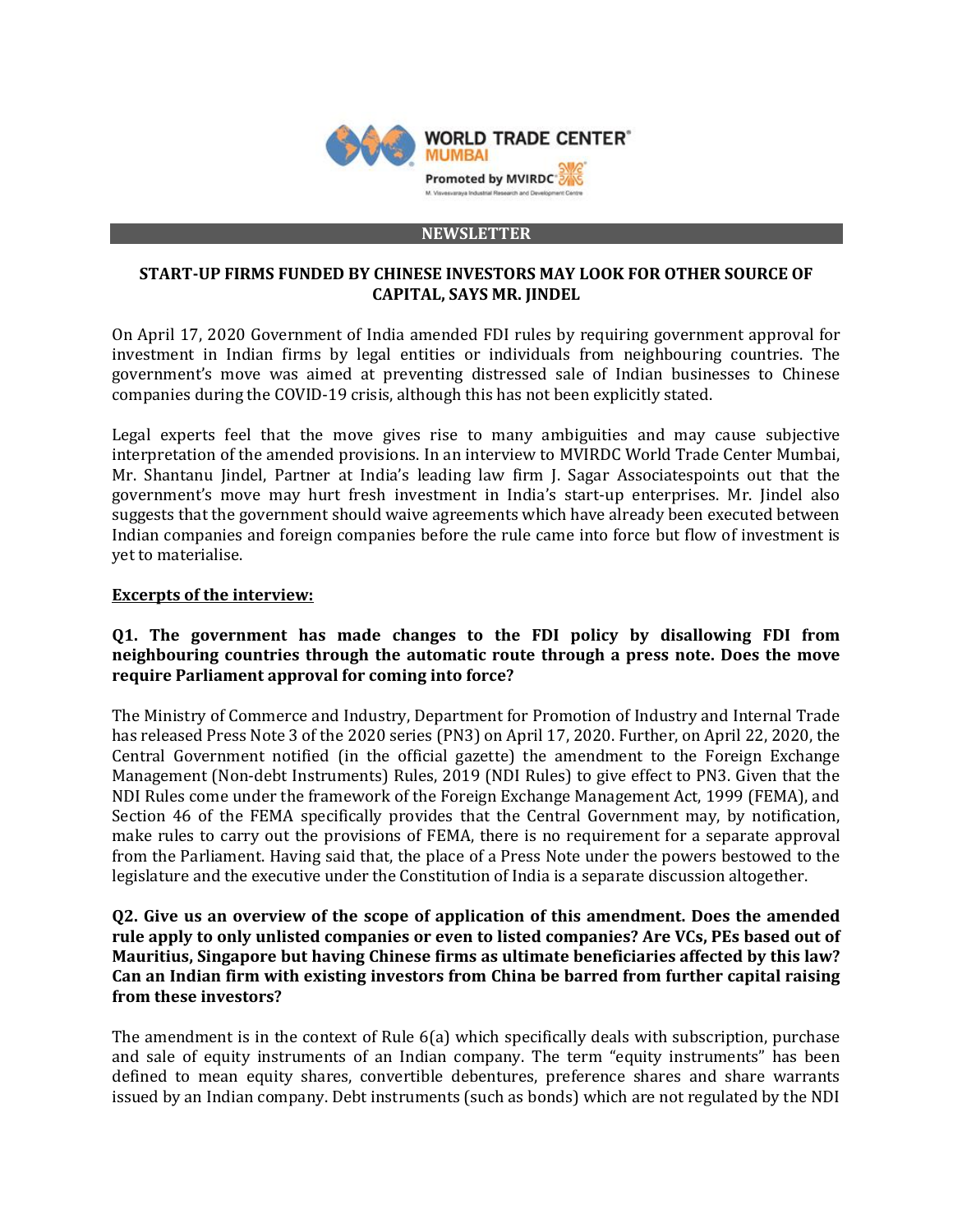Rules will not get impacted by the amendment. However, Put and Call options over equity instruments will get impacted by the restrictions imposed by the amendment given that there is no carve-out.

NDI Rules apply to listed companies as well. Given that the amendment has not carved out any exception for listed companies, they will need to comply with the amended provision as well.

The amendment to the NDI Rules has been phrased in a fairly broad language without any guidance for interpretation. It provides as follows:

(a) approval from the Government will be required: (i) for investment by an entity of a country, which shares land border with India; or (ii) where the beneficial owner of an investment into India is situated in or is a citizen of any such country; and

(b) in the event of the transfer of ownership of any existing or future FDI in an entity in India, directly or indirectly, resulting in the beneficial ownership falling within the purview of the para (a) above, such subsequent change in beneficial ownership will also require Government approval.

Para (a) lays down the basic change in the policy where any investment from a neighbouring country will require a prior approval from the Government of India. It covers investment by both – individuals as well as legal entities, and uses the phrase 'beneficial ownership' to cover potential investments through layered structures. Para (b) widens the scope and clarifies that even a transfer of ownership of investment which directly or indirectly results into the beneficial ownership falling into the hands of persons and entities included in para (a) would require Government approval. The terms 'beneficial interest' and 'directly or indirectly' lend a lot of subjectivity to the interpretation given that the amendment does not provide any aid to interpretation.

Till there is greater clarity from the Government or the RBI on the interpretation of the term 'beneficial ownership', the definition of 'beneficial interest' in Section 89(10) of the Companies Act, 2013 may be worth considering.

Section 89 (10) of the Companies Act, 2013 defines 'beneficial interest' as under:

(10) For the purposes of this section and section 90, beneficial interest in a share includes, directly or indirectly, through any contract, arrangement or otherwise, the right or entitlement of a person alone or together with any other person to—

(i) exercise or cause to be exercised any or all of the rights attached to such share; or

(ii) receive or participate in any dividend or other distribution in respect of such share.

The term 'beneficial interest' has wide scope even under the Companies Act, 2013 and is linked to the right/entitlement of a person to participate in dividend and other rights linked to the shareholding in a company.

Given the above, subject to any further clarification provided by the Government, the amendment will cover fresh investments as well as any follow-on investment by investors from neighbouring countries in the Indian companies. Even a rights issue and investments in wholly owned subsidiaries would get covered. As the phrase 'directly or indirectly' has been included in the language of the amendment, overseas acquisition of an entity by an investor from China which results in an indirect acquisition resulting in acquisition of beneficial interest of an Indian company,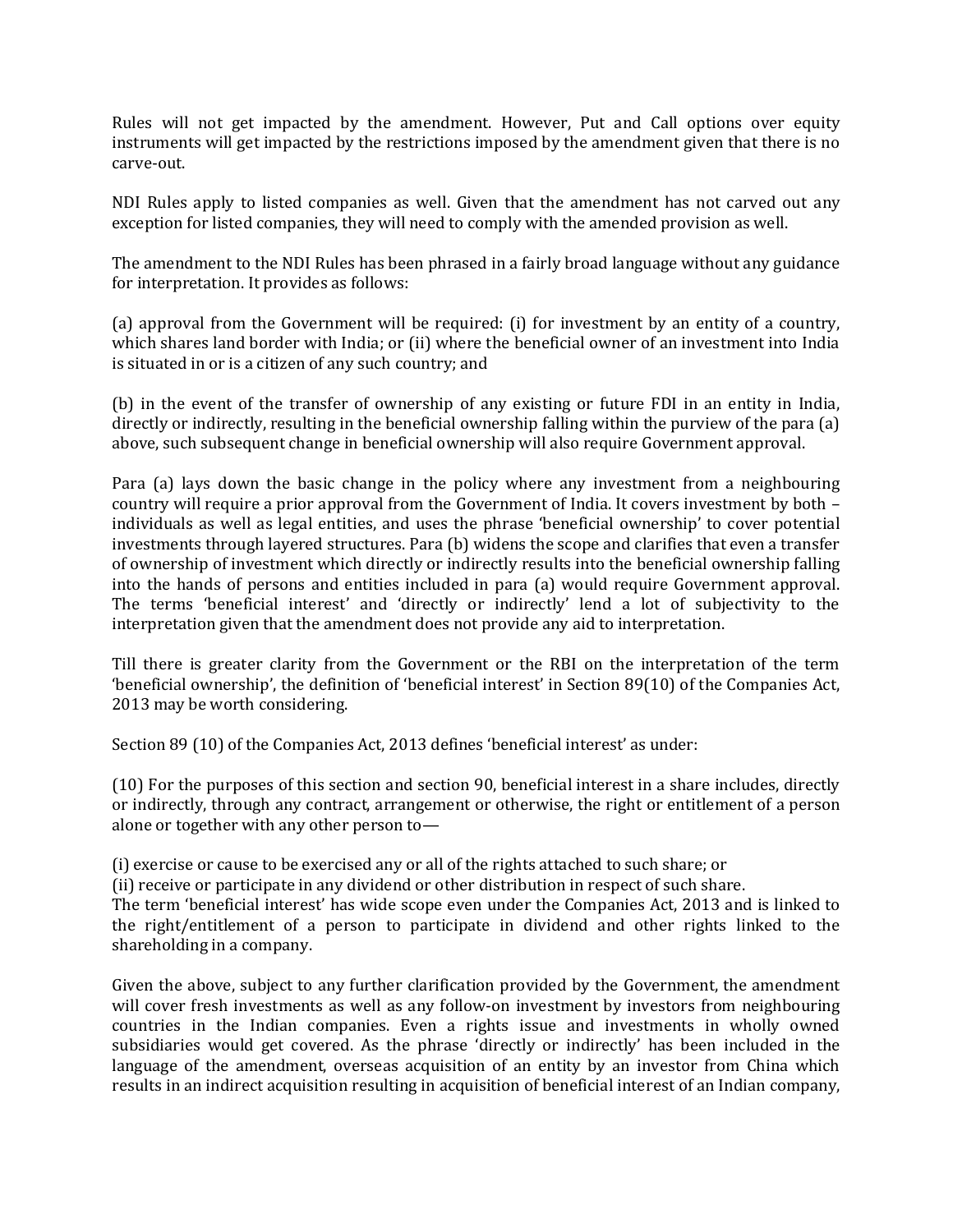would also be covered. Similarly, downstream investment by Indian companies will also fall within the scope of the amendment.

For investment by companies which are listed in an overseas jurisdiction, one will have to examine on a case to case basis. An investor (in the overseas listed company) who does not have any special rights cannot be said to be in a position of holding the beneficial ownership of the Indian company through that listed company. However, if such an investor is in control of that listed company (by virtue of shareholding or management rights) or if such an investor has certain special rights in the listed company, then PN3 and the amended NDI Rules would apply to its investment.

As far as the VC/PE funds are concerned, if such funds are sponsored or beneficially owned by investors resident of China, then any investment by them will require approval from the Government of India. This will again need to be examined on a case to case basis.

## **Q3. How do you see this move impacting flow of FDI into India? What are the sectors that may face maximum impact from this move?**

Historically, India has not received significant amounts of FDI from its neighbouring countries. Even China, which has made considerable investments in some of the other countries has treaded cautiously. Therefore, PN3 by itself may leave the regime more ambiguous, but given that it only applies to FDI from neighbouring countries – its impact should not be significant purely in terms of quantum of FDI received.

Having said that, Chinese behemoths such as Tencent and Alibaba have invested extensively in the tech-based start-ups in India. In fact, according to one study, majority of the unicorns in India have received investments from China. These unicorns are market leaders in fields of hospitality, education, logistics, food delivery etc. Therefore, start-up industry across sectors may need to examine its reliance on Chinese investments for the next phase of growth, and maybe explore alternatives – given that even if approvals for Chinese investments are forthcoming, it may be a time-consuming process.

Apart from the above, some of the Chinese brands such as MG Motors, Xiomi and Oppo have significant market penetration. The amendment does not distinguish between greenfield and brownfield investment. The amended provision will apply to any FDI by Chinese entities in India.Therefore, while their India operations may face certain challenges, this should not impact the respective sectors as substitutable products from the other brands are available easily.

## **Q4. Countries such as USA and Australia have also reportedly made legislation prohibiting investment from China. How are the moves of these counties different from our policy change?**

Countries across the world have realised the vulnerability that the COVID19 induced market meltdown creates, and have taken measures to install checks and balances. There are two major differences between the actions taken by the Government of India and the governments of other countries, while dealing with opportunistic takeovers in light of COVID19:

(a) the restrictions imposed by the other countries apply irrespective of the country of origin of the foreign investment, unlike India- where the restrictions only apply to investments (directly or indirectly) originating from or having a nexus with the countries with which India shares a land border;